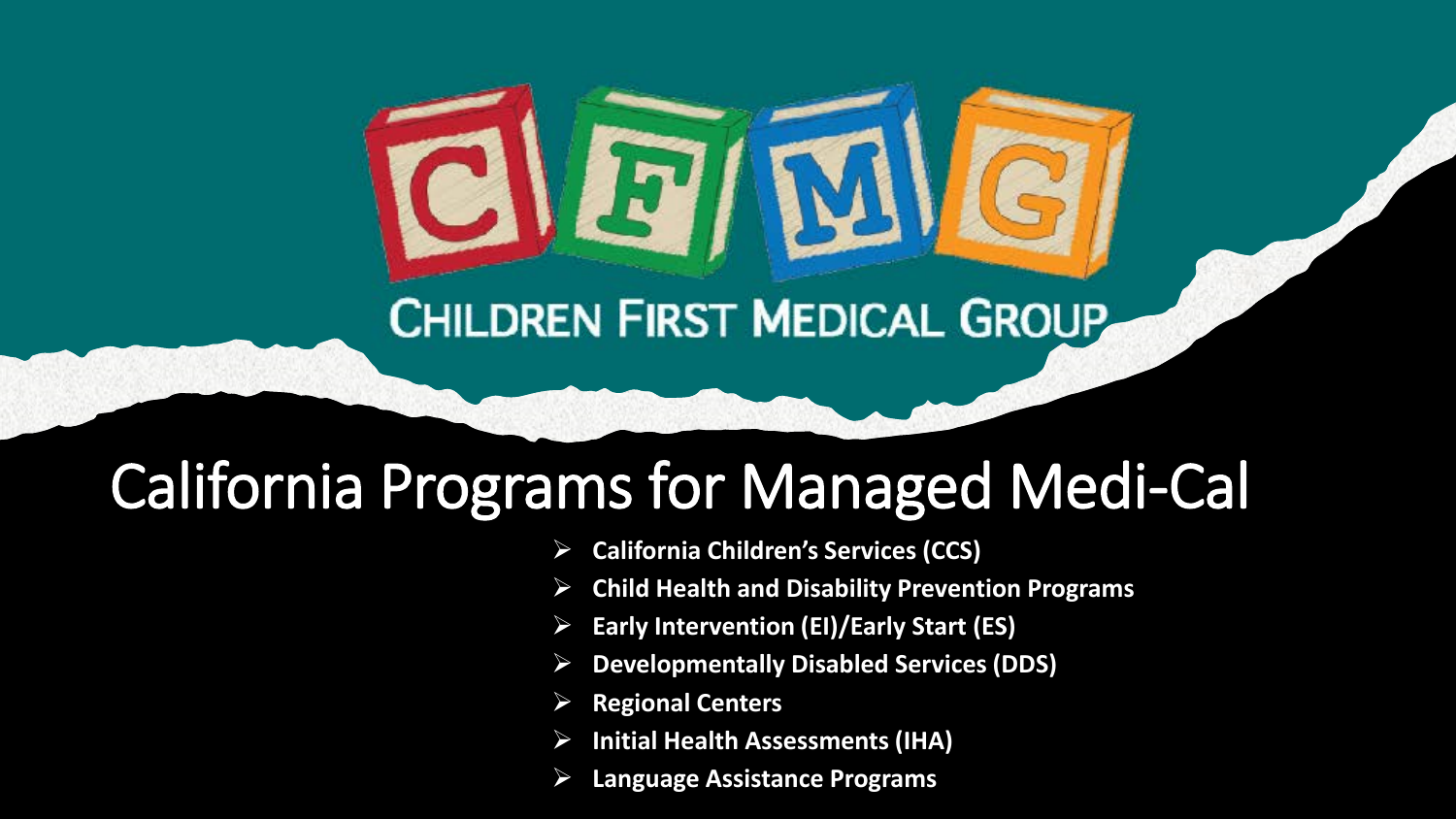# California Children's Services (CCS)

- California Children's Services (CCS) is a statewide program for children 0-21 years old.
- CCS financial eligibility is automatic with their Medi-Cal coverage.
- Treats children with certain physical limitations and chronic health conditions or diseases (https://www.dhcs.ca.gov/services/ccs/pages/default.aspx)
- Specific medically eligible conditions include but are not limited to chronic medical conditions such as cystic fibrosis, hemophilia, cerebral palsy, etc).
- Providers who know the CFMG member has a CCS-eligible condition and/or an open case should obtain authorization for services for that condition directly form CCS.
- **CCS can be contacted directly at:**
	- **Alameda County: (510) 208-5970** • **Contra Costa County (925) 957-2690**
- If the condition is not CCS medically eligible or if CCS eligibility is uncertain, providers follow the CFMG authorization procedures.

#### **Coordination of Care**

- Children with CCS-eligible conditions should still see their PCP for primary case management, routine care, urgent care of non-eligible conditions, and for preventive care, including immunizations.
- CFMG relies on PCPs to coordinate services with CCS specialty providers. If the member is eligible for CCS services, CCS will provide medical case management for the specific CCS condition.

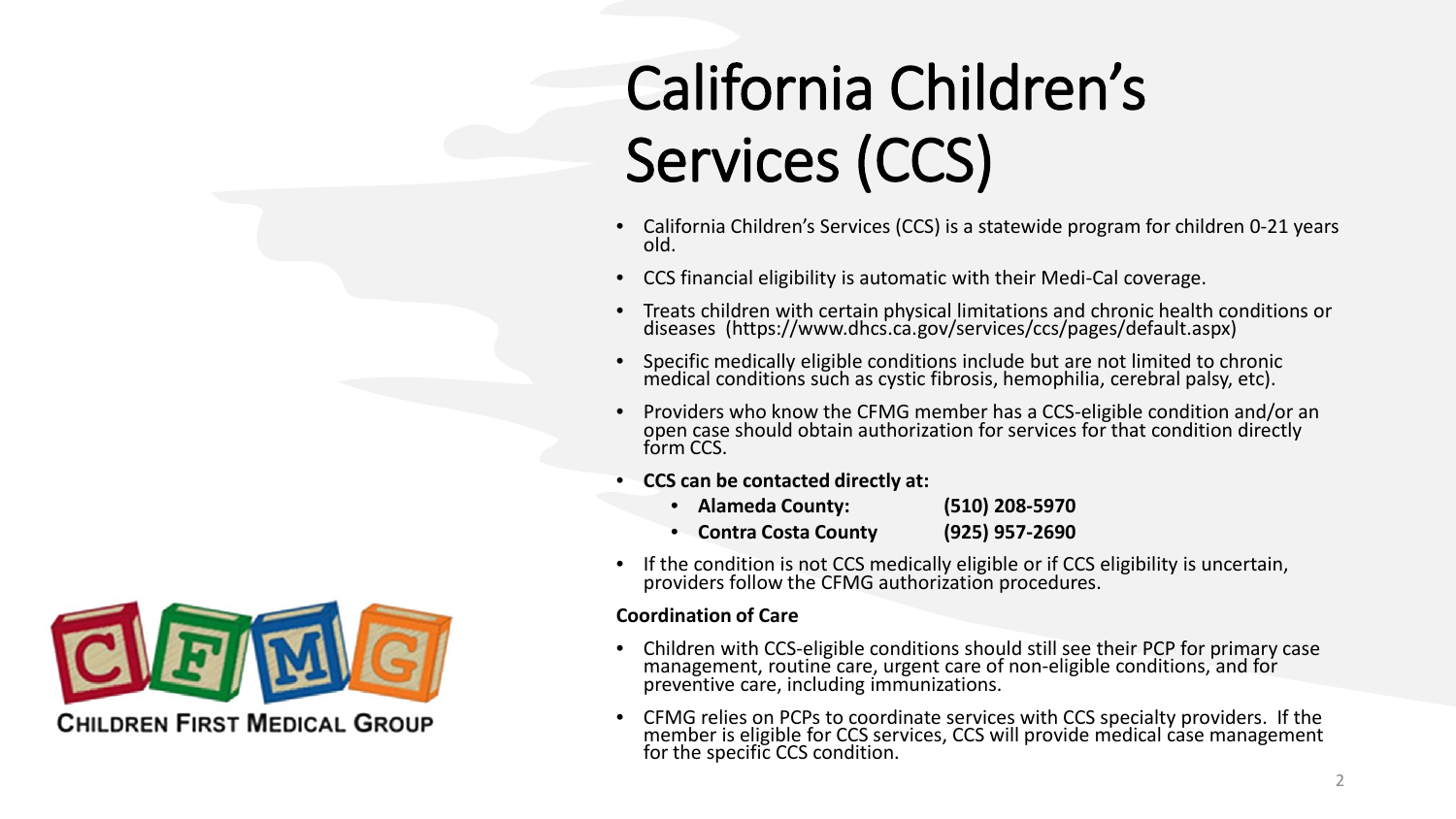### Early Intervention- Early Start

#### **What is Early Intervention-Early Start?**

• California's Early Intervention Program, is known as Early Start, is a program for infants and toddlers from birth to three years of age at risk for developmental delays or with special developmental needs and their families. For children under three diagnosed with a hearing loss there is a simplified referral process for the California Early Start Program

#### <https://www.dds.ca.gov/EarlyStart/index.cfm>

#### **How Does it Work?**

- **CFMG Primary Care Physicians can refer members for this program.** The physician or hospital will initiate the referral directly to the Regional Center.
- The point of entry to early intervention services is the Regional Centers. Regional Center for the East Bay works in partnership with other agencies to coordinate and support the children.
- All infants and toddlers potentially eligible for a regional center program will be evaluated by the Regional Center to determine eligibility for Early Start. For Alameda and Contra Costa counties these go to the Regional Center of the East Bay [\(http://www.rceb.org/](http://www.rceb.org/)

#### **Locations?**

- Regional Center Early Start Intake ([https://www.dds.ca.gov/EarlyStart/ES\\_FRC.cfm](https://www.dds.ca.gov/EarlyStart/ES_FRC.cfm)
	- Alameda County Early Start Intake: (510) 618-6195. Family Resource Center: Family Resource Navigators: (510) 547-7322 [www.familyresourcenavigators.org](http://www.familyresourcenavigators.org/))
	- Contra Costa Early Start Intake (510) 618-6195. Family Resource Center: Care Parent Network (925) 313-0999  $(925)$  313-0999  $\frac{3}{3}$

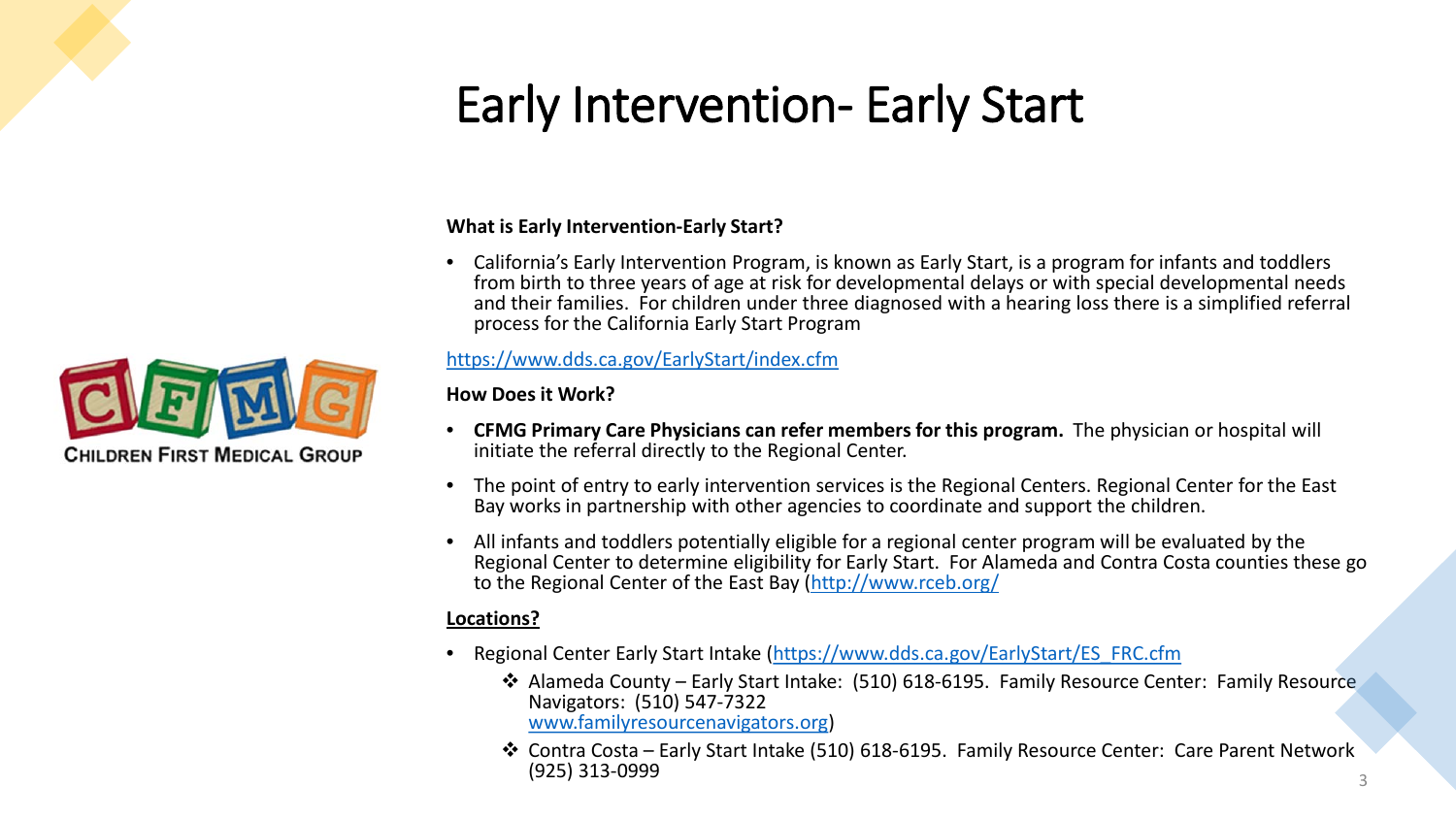# Child Health and Disability Prevention Program (CHDP)

#### **What is Child Health and Disability Prevention Program (CHDP)?**

- A preventative program that delivers periodic health assessments to low-income children and youth using American Academy of Pediatrics Bright Futures guidelines. Also involved in community activities (Fluoride varnish training) and the Gateway Program (transition program for entry into Medi-Cal).
- 1973 (Health and Safety Code, Section 124025).

#### **How does it operate?**

- CHDP operates at the county level by local level health departments.
- Three cities have their own CHDP programs: Berkeley, Long Beach and Pasadena.

#### **What does it provide?**

• CHDP program oversees the screening and follow-up components of the federally mandated Early and Periodic Screening, Diagnosis, and Treatment (EPSDT) program for Medi-Cal eligible children and youth from 0-21. CFMG physicians participate in CHDP.

#### **Where are they located?**

#### **Alameda County Contra Costa County Berkeley**

#### 1000 San Leandro Blvd, Second Floor, Bldg C 2500 Bates Avenue Floor 1947 Center Street, 2<sup>nd</sup> San Leandro, Ca 94577 **Concord, CA 94520 Berkeley, CA 94704 Concord, CA 94520** Phone: (510) 618-2070 (925) 313-6150 (925) 618-5300 Email: [CHDP\\_Program@acgov.org](mailto:CHDP_Program@acgov.org?subject=CHDP%20Program) email: [chdp@cchealth.org](mailto:chdp@cchealth.org) [PublicHealth@cityofberkeley.info](mailto:PublicHealth@cityofberkeley.info)

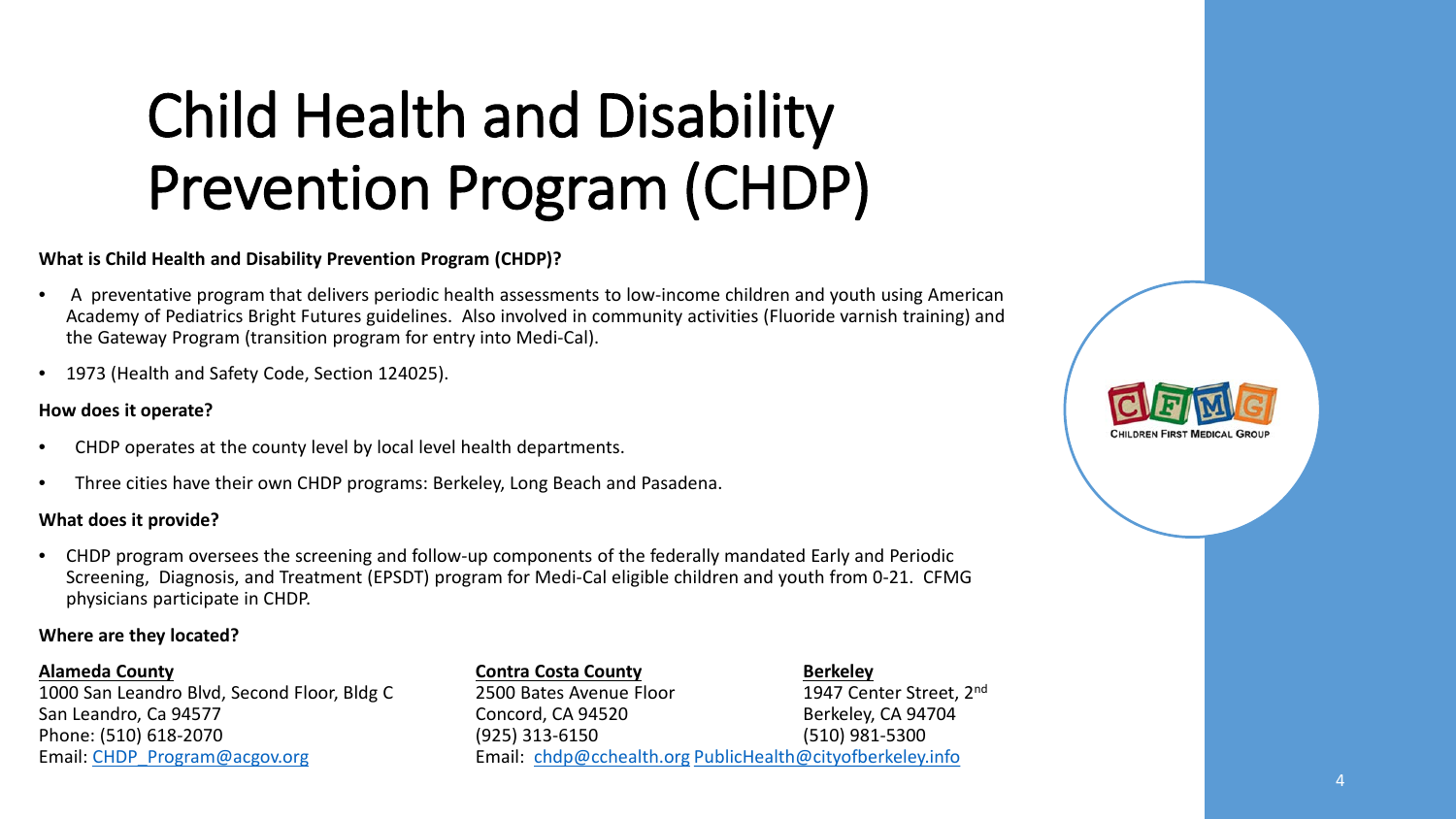### Developmentally Disabled Services (DDS) and Regional Centers

- **California Department of Developmental Services is an agency though which California provides services and supports individuals with Developmental disabilities.**
- $\triangleright$  These disabilities include intellectual disability, cerebral palsy, epilepsy, autism and related conditions. Services are provided through developmental centers and regional centers. The regional centers serve as a local resource to help find and access services and support.
- **Regional Center of the East Bay:**

#### **Alameda County**

500 Davis Street, Suite 100 San Leandro, CA 94577 (510) 618-6100 (Website: [http://www.rceb.org\)](http://www.rceb.org/)

#### **Contra Costa County**

2151 Salvio Street, Suite 365 Concord, CA 94520 (925) 691-2300 TDD: (925) 674-8016 FAX (925) 674-8001 (Website: [http://www.rceb.org\)](http://www.rceb.org/)

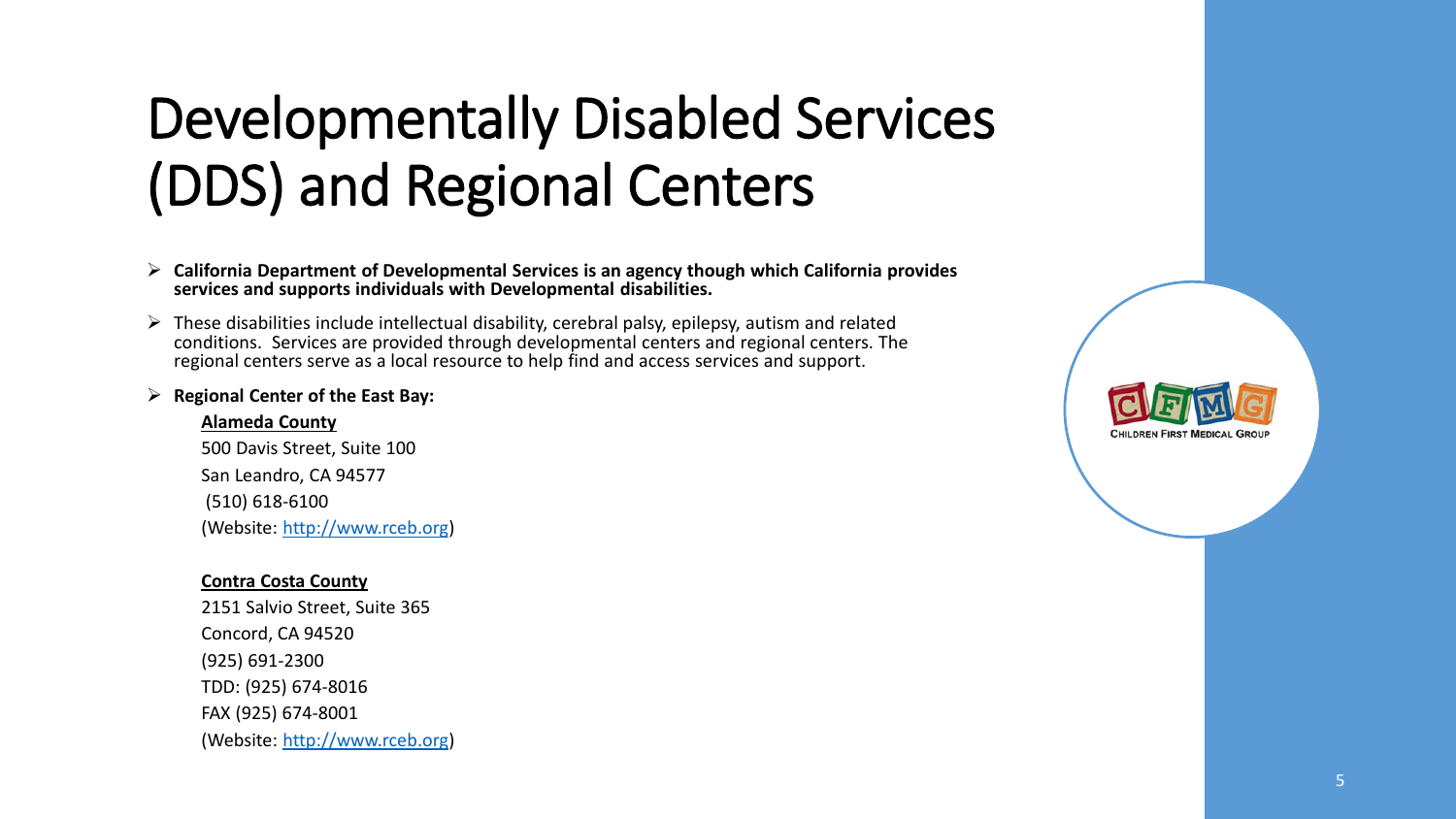

**CHILDREN FIRST MEDICAL GROUP** 

### Initial Health Assessment (IHA)

#### **What is the Initial Health Assessment?**

• A new or re-enrolled Medi-Cal member's visit to his/her Primary Care Physician within 120 days of enrollment for a preventative exam.

#### **What is done at the Initial Health Assessment?**

• The Staying Healthy Assessment (SHA) is administered by the PCP and documented in the member's medical record, and billed to CFMG.

<https://www.dhcs.ca.gov/formsandpubs/forms/pages/stayinghealthy.aspx>

• This helps to personalize care plans and streamlines HEDIS documentation.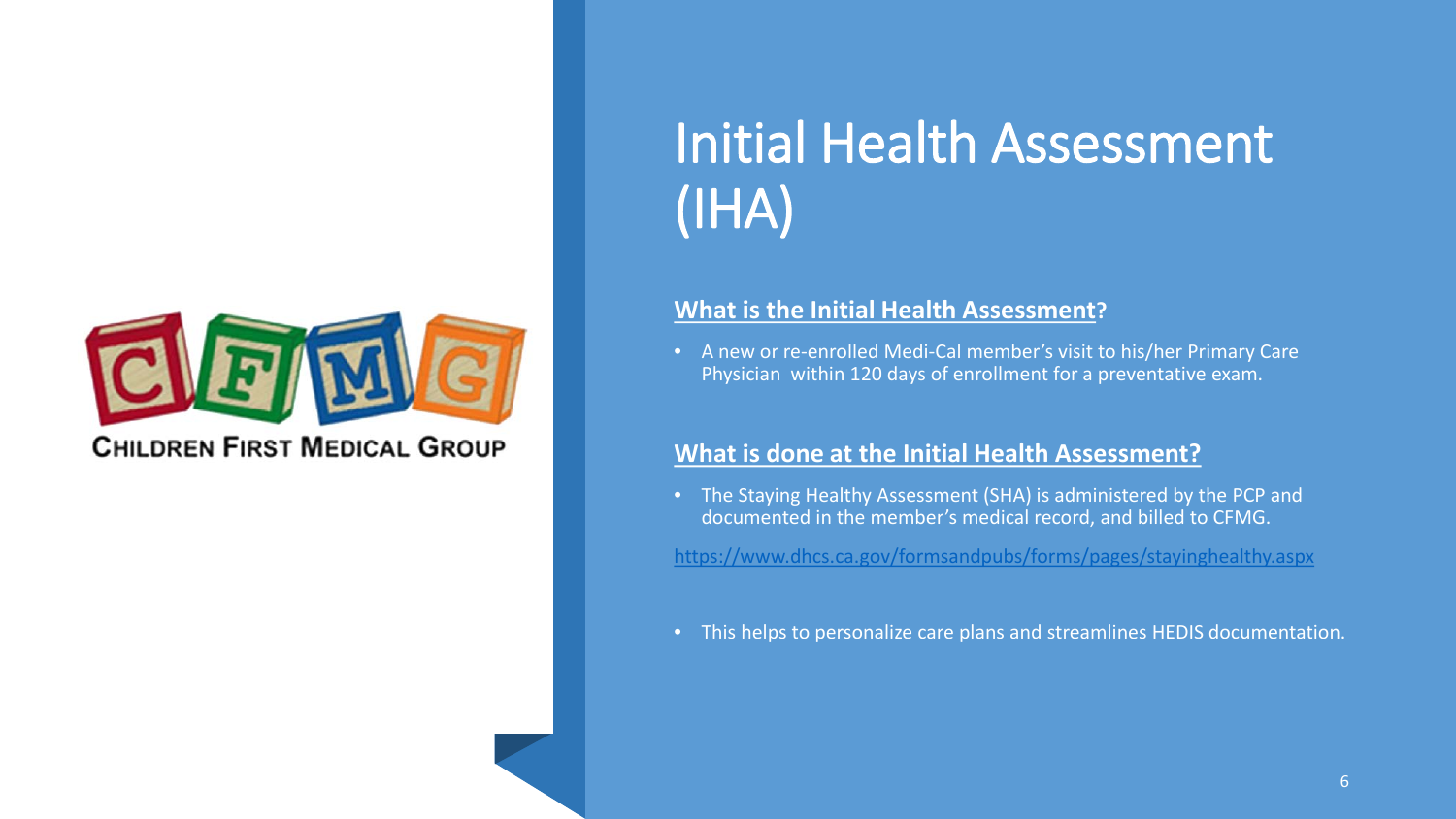

**CHILDREN FIRST MEDICAL GROUP** 

### Initial Health Assessment (IHA)

### **How the IHA's are Distributed to CFMG Providers**

• **Once a month, CFMG faxes the IHA reports for Anthem Blue Cross and Alameda Alliance for Health to the primary care physician offices.**

• **The PCP is responsible for checking eligibility, contacting the member and scheduling the IHA within 120 days.**

#### **Screening Tools**

• **Staying Health Assessment (SHA)– this should be provided upon enrollment and then subsequently at certain age intervals.** 

• **The SHA assesses health risk behaviors. The SHA is the Department of Health Care Services version of Individual Health Education Behavioral Assessment (IHEBA).**

- **There are 7 pediatric of SHA or IHEBA's**
- **[https://www.dhcs.ca.gov/provgovpart/Documents/AB340/AB340MediCa](https://www.dhcs.ca.gov/provgovpart/Documents/AB340/AB340MediCalManagedCareScreeningTools.pdf) lManagedCareScreeningTools.pdf**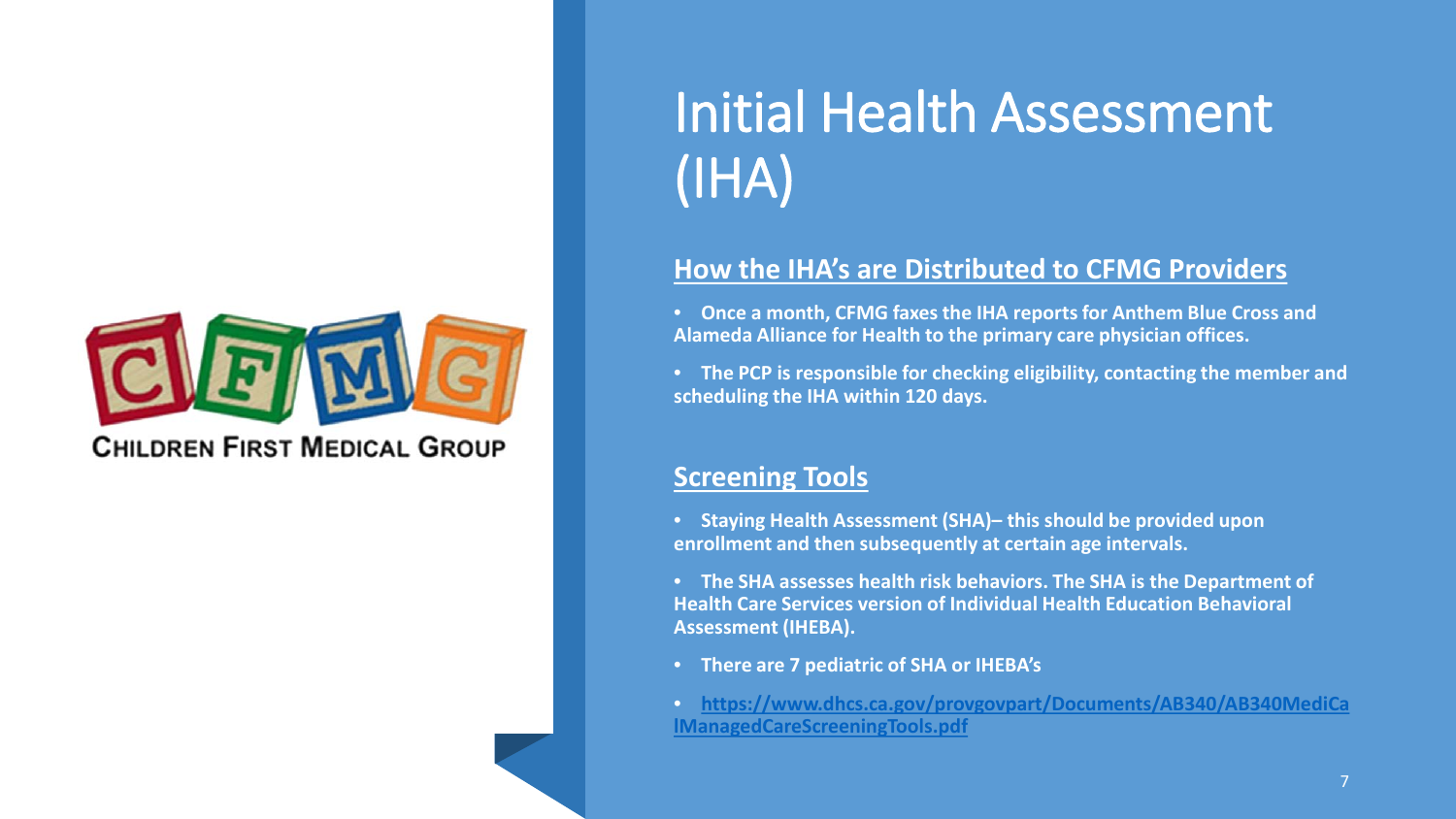### Language Assistant Programs

|                      | <b>ALLIANCE</b>                                                                                                                                                                                   | <b>ANTHEM</b>                                         |
|----------------------|---------------------------------------------------------------------------------------------------------------------------------------------------------------------------------------------------|-------------------------------------------------------|
| <b>Face to Face:</b> | $\sf X$                                                                                                                                                                                           | $\mathsf{X}$                                          |
| Over the phone:      | On Demand: (510) 809-3986, pin<br>code 1002                                                                                                                                                       | $\mathsf{X}$                                          |
| <b>CRS/TTY:</b>      | 711                                                                                                                                                                                               | 711/ TTY Only 888-757-6034                            |
| <b>Notice:</b>       | 5 business days notice                                                                                                                                                                            | 72 hours notice                                       |
| Form:                | https://alamedaalliance.org/wp-<br>content/uploads/documents/Provider%20For<br>ms%20Resources/Health%20Education%20 %<br>20Language%20Services/Interpreter-Services-<br>Request-Form 08032020.pdf |                                                       |
| Fax:                 | 855-891-7172                                                                                                                                                                                      |                                                       |
| <b>Phone:</b>        | 510-747-4510 Provider Services<br>510-809-3986 (Over Phone-24/7)                                                                                                                                  | 800-407-4627 Provider Services<br>800-224-0336 (24/7) |
| Email:               | N/A                                                                                                                                                                                               | Ssp.interpret@anthem.com                              |

**CHILDREN FIRST MEDICAL GROUP**